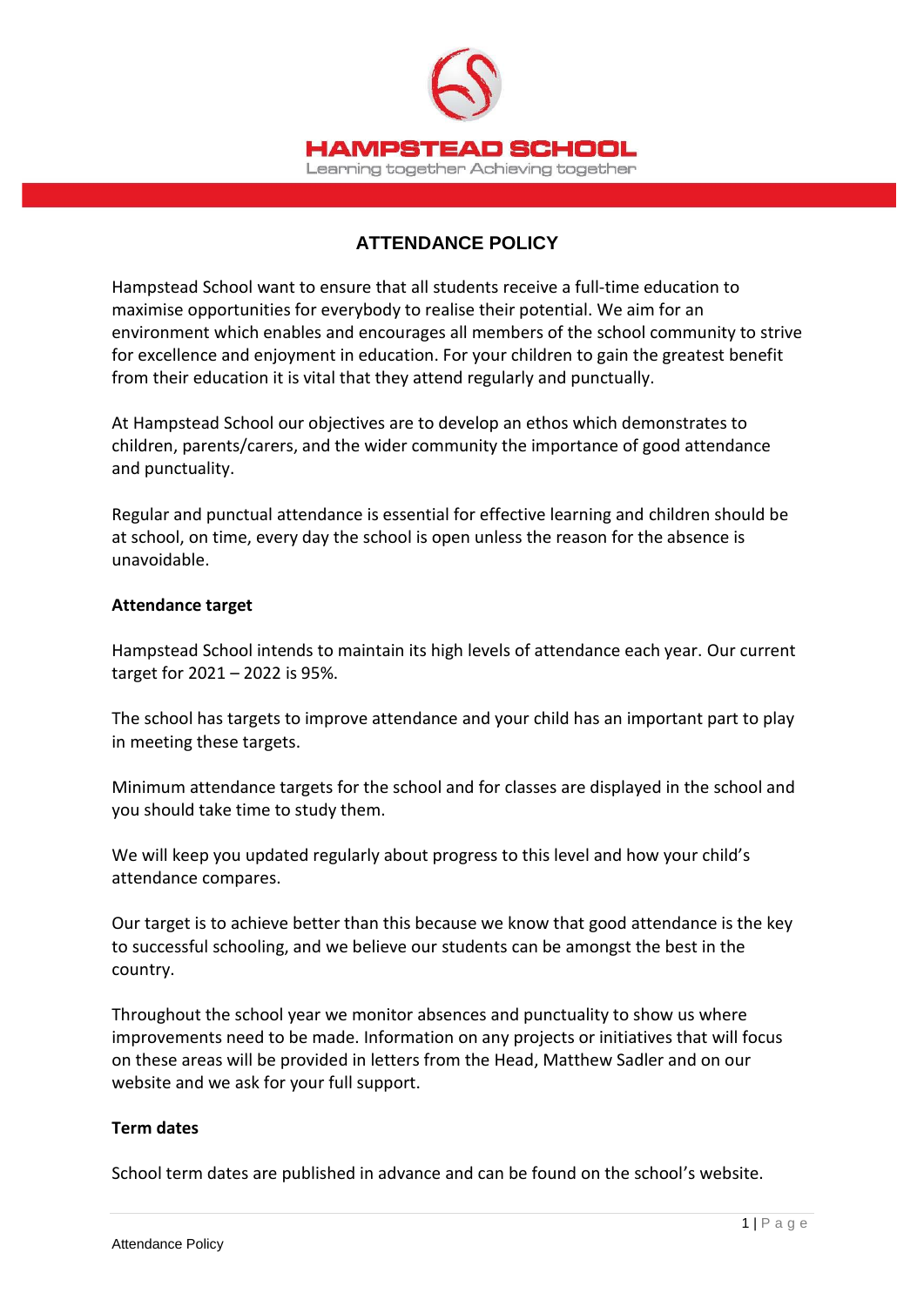Whilst every effort is made for common term dates across the Borough of Camden, there are times that term dates may differ if you have children attending more than one school. Please check the term dates on each school website and do not assume each school will have the same term dates.

They are also available from the administration office and will be highlighted in occasional letters from the Head and on the website (please see the *Information* / parents *pages*).

Staff training days (Inset days) are included in the term dates schedule. Parents or carers will receive written notice of any changes in term dates. Those changes would also be published in the calendar on the website.

# **Why regular attendance is important:**

### **1. Learning**

We know from experience and from studies that regular absence and poor punctuality can have a detrimental effect on a child's learning. When a student is absent or arrives late it disrupts teaching routines and so may affect the learning not only of that student but also that of others in the same class.

Ensuring your child's regular attendance at school is your legal responsibility and permitting absence from school without a good reason creates an offence in law and may result in a penalty notice or prosecution.

# **2. Safeguarding**

At Hampstead School, we believe every student should be able learn in an enjoyable and safe environment and be protected from harm. We respect and value all children and are committed to providing a caring, friendly, and safe environment for all our students so they can learn and participate in all school activities in a focussed and secure atmosphere.

Attending school regularly promotes the welfare and safety of children whilst they are not in the care of their parents/carers. Safeguarding is about offering early help and support to children and families and difficulties with attendance and lateness may be signs that something is worrying the child or that there are difficulties within the family. Poor or irregular attendance, persistent lateness, or children missing from education may be considered a safeguarding matter if this places your child at risk of harm.

Safeguarding the interests of each child is everyone's responsibility and within the context of this school; safeguarding and promoting the welfare and life opportunities for children encompasses:

Attendance, Behaviour Management, Health and Safety, Access to the Curriculum and Anti- bullying, protecting children from abuse and neglect, online safety, radicalisation and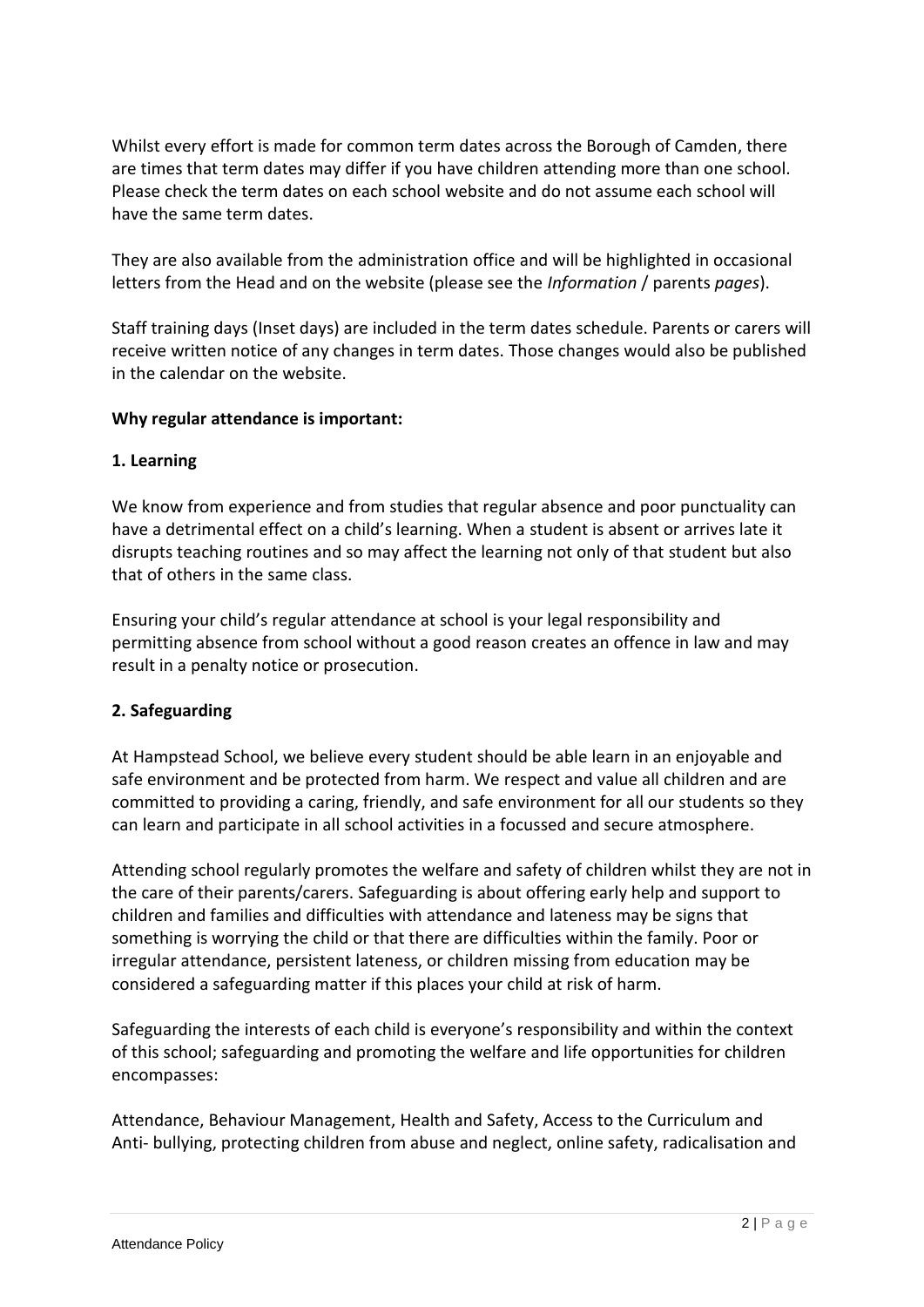extremism, awareness of Female Genital Mutilation (FGM) and Child Sexual Exploitation (CSE).

More information on safeguarding and the protection of children can be found in the schools Safeguarding and Child Protection Policy.

To allow us to safeguard the children in our care it is important that parents and carers provide the school with their current contact details and provide at least three other contact numbers in case of emergency.

It is also important for parents to let school know of any specific vulnerability in relation to their child or home circumstances. If you are uncertain about what would be considered a vulnerability, please speak with your child's Head of Year or our Designated Safeguarding Lead (DSL), Gloria Elliott.

# **Promoting Regular Attendance**

Helping to create a pattern of regular attendance is everybody's responsibility - parents, students, and all members of school staff.

# **To help us all to focus on this we will:**

- Provide parents / carers with details on attendance from time to time
- Report to parents on how their child is performing in school, what their attendance and punctuality rate is and how this relates to their attainment and progress.
- Celebrate good attendance by displaying individual and class achievements.
- Reward good or improving attendance through class competitions, certificates, prizes etc.
- Run promotional events when parents, pupils and staff can work together on raising attendance levels across the school.

# **Telling the children about the importance of good attendance and punctuality**

Children receive guidance from teachers on an individual, class and school level about the importance of good attendance and punctuality. If a child has concerns about their attendance or punctuality, they are encouraged to speak to their Form Tutor.

Children are encouraged to walk and cycle to school and to get to school on time before the bell goes.

Children are encouraged to go to bed at an appropriate time so that they are not tired the next day. They are encouraged to prepare for the school day on the night before as much as possible, so they are not rushed in the mornings.

There are incentive schemes in place to promote good attendance and punctuality amongst the children.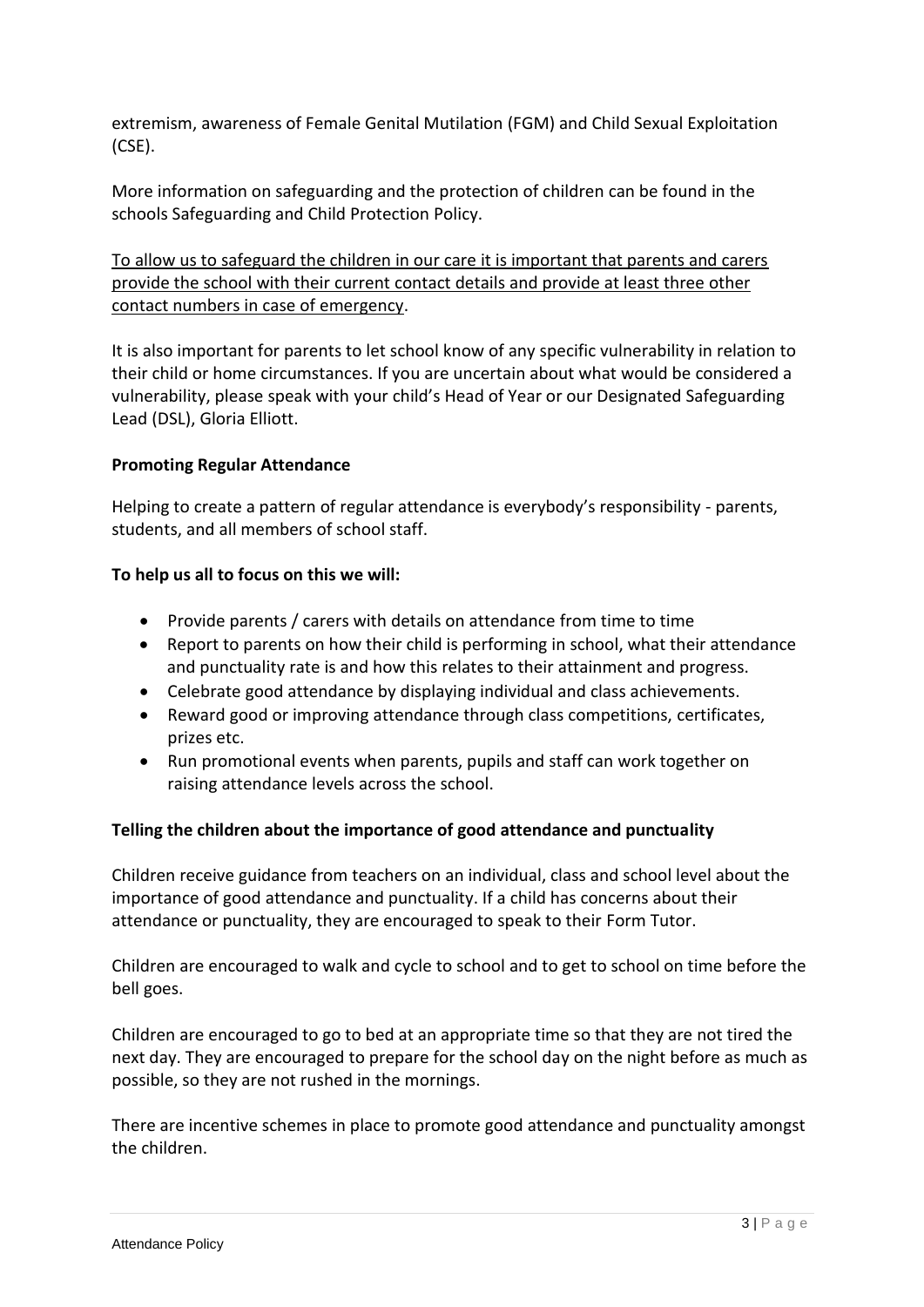Hampstead School endeavours to consult with the Student Leadership Council to help promote and develop initiatives to improve school attendance and punctuality.

# **The Law Relating to attendance and safeguarding**

Section 7 of the Education act 1996 states that:

*the parent of every child of compulsory school age shall cause him / her to receive efficient full-time education suitable: (a) to age, ability, and aptitude and (b) to any special educational needs, he/ she may have either at school or otherwise*

Compulsory School Age:

A child is compulsory school age from the beginning of the next term after their 5<sup>th</sup> birthday until the last Friday of June in the academic year of their 16<sup>th</sup> birthday.

Section 175 of the Education Act 2002 places a duty on local authorities and governing bodies to have regard to guidance issued by the Secretary of State with regard to safeguarding and promoting the welfare of children and students under the age of 18.

This policy is written in relation to the following acts of Parliament and guidance relating to attendance:

- **[Education Act 1996](https://www.legislation.gov.uk/ukpga/1996/56/contents)**
- **[The Education \(Pupil Registration\) \(England\) Regulations 2006](https://www.legislation.gov.uk/uksi/2006/1751/contents/made)**
- **[Anti-Social Behaviour Act 2003](https://www.legislation.gov.uk/ukpga/2003/38/contents)**

We will also take account of all new legislation and initiatives.

### **Types of Absence**

Every half-day absence from school must be classified by the school (not by the parents), as either AUTHORISED or UNAUTHORISED. This is why, information about the cause of any absence is always required, preferably in writing.

### **Authorised Absence**

An authorised absence is where the school has either given permission in advance for the child to be absent or where an explanation offered is accepted as satisfactory justification for absence.

Absence may generally be authorised for the following reasons:

- Illness, medical appointments appointments should always be made outside school times where possible
- Unavoidable cause (which is expected to be an emergency and unavoidable)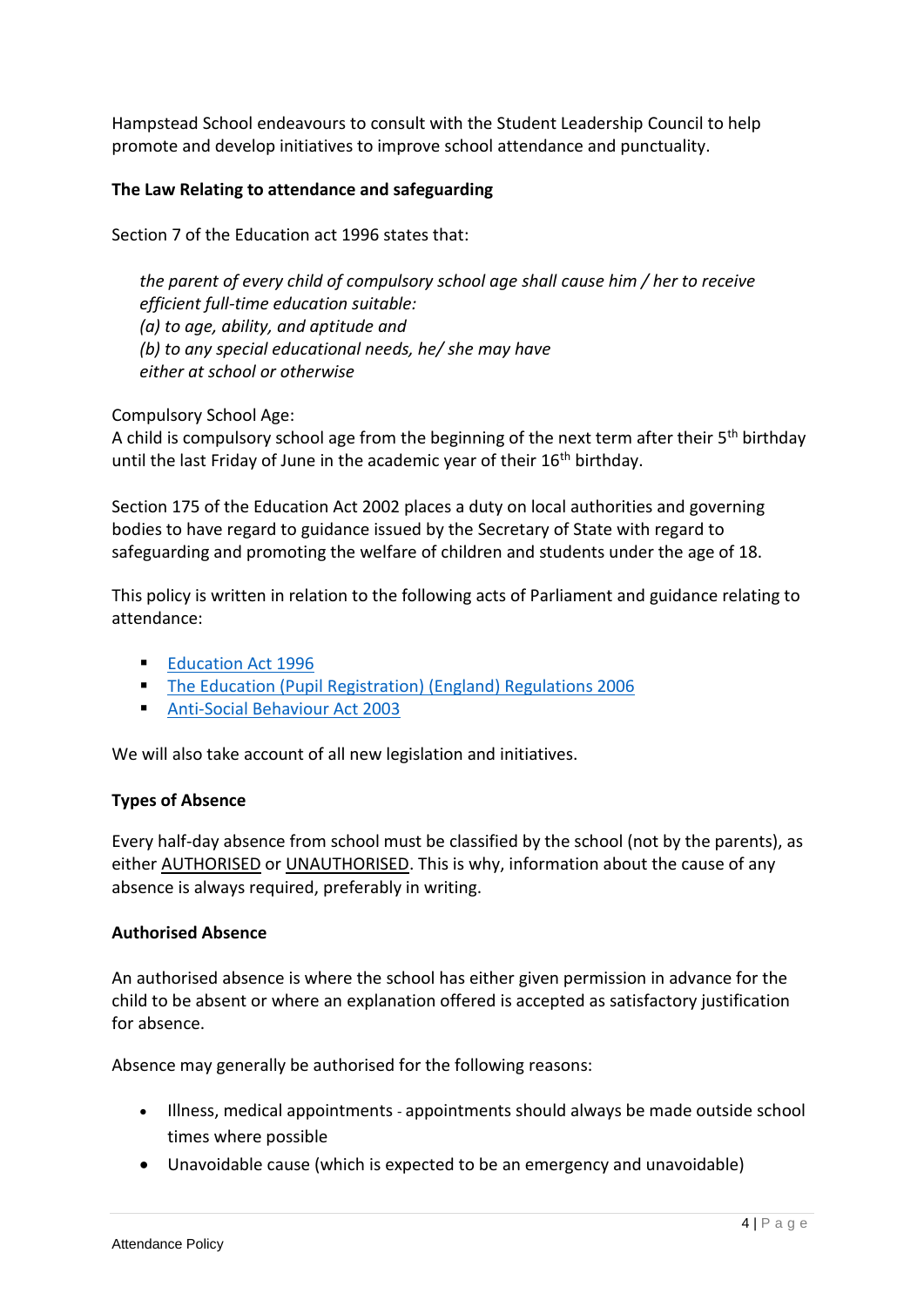- Days of religious observance
- Traveller child travelling for specific purposes

#### **Unauthorised Absences**

An unauthorised absence is where either no explanation has been given for the child's absence or where the explanation offered is not considered acceptable by the school.

This includes, but not restricted to:

- Parents / Carers keeping children off school to assist with translation
- Absences which have never been properly explained
- Children who arrive at school too late to get a late mark See lateness section
- Shopping, looking after other children or birthdays
- Day trips and holidays in term time.

If an absence is recorded as unauthorised the school may refer this to the Local Authority's Pupil Attendance Service. The Local Authority can use various sanctions to promote regular attendance such as issuing a penalty notice fine or initiate court proceedings. (Further information below)

Whilst any child may be off school because they are ill, it can sometimes be that they are reluctant to attend school. Any problems with regular attendance are best sorted out between the school, the parents/carers, and the child wherever possible. If your child is reluctant to attend, it is never better to cover up their absence or to give in to pressure to excuse them from attending. This gives the impression that attendance does not matter and usually makes things worse.

### **Persistent Absenteeism (PA)**

A student is a 'persistent absentee' if they miss 10% or more of their schooling across the school year for whatever reason. Absence at this level is doing considerable damage to any child's educational prospects and we need parent's fullest support and co-operation to tackle this.

We monitor all absence thoroughly. Any case that is seen to have reached the PA threshold or is at risk of moving towards that level, is given priority and you will be informed of this.

PA students are tracked and monitored carefully through our pastoral support system and we also combine this with academic mentoring where absence affects attainment.

All our PA students and their parents/carers are subject to an Action Plan (coordinated by our Educational Welfare Officer (EWO) and the plan may include allocation of additional support through a Mentor, individual incentive programmes and participation in group activities around raising attendance.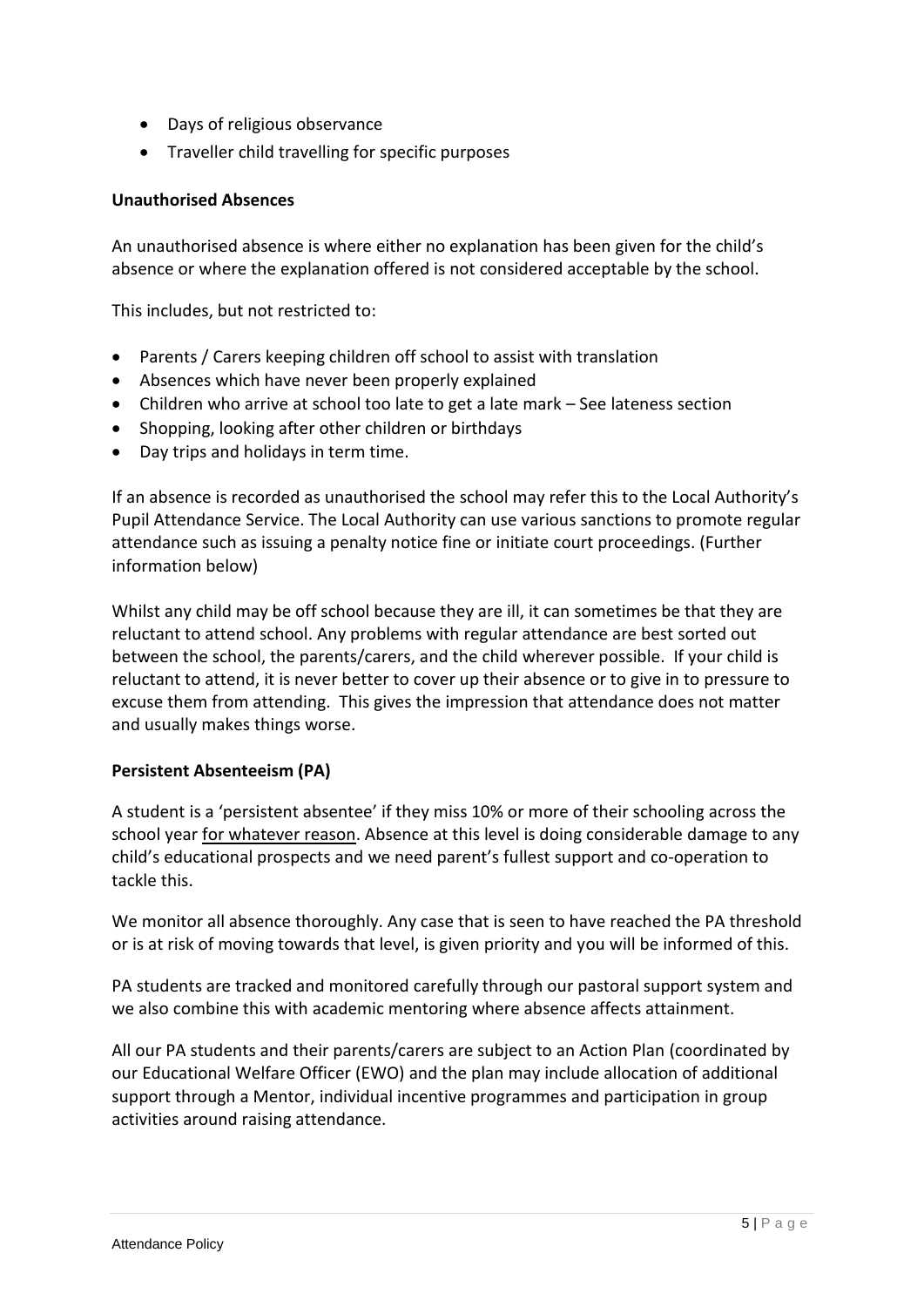If your child has or is at risk of reaching the threshold for Persistent Absence you will be asked to provide evidence for any future absence. This may be medical evidence for illness which can be in the form of prescription, appointment cards, medicine packaging or hospital letter. Where we have concerns about your child's health, we may ask you to talk to the school nurse or for permission to contact their GP or other medical professionals for advice.

# **Absence Procedures**

## **If your child is absent you must:**

- Contact us as soon as possible on the first day of absence and give an expected return date. You need to call at least every second day thereafter to advise school of your child's progress.
- Send a note in on the first day they return with an explanation of the absence  $-$  you must do this even if you have already telephoned us.
- Or, you can call into school and report to reception, who may arrange for a member of staff to speak with you.

# **If your child is absent, we will:**

- Telephone, text or email you on the first day of absence if we have not heard from you.
- Invite you in to discuss the situation with our Educational Welfare Officer and/or Pastoral Leaders, Senior Leadership Team if absences persist.
- Consult with the Pupil Attendance Service if attendance moves below 95% and at least 10% or more of the absences are unauthorised.

# **The School Attendance Officer (SAO)**

Parents are expected to contact school at an early stage and to work with the staff in resolving any problems affecting or likely to affect attendance together. This is nearly always successful. If difficulties cannot be resolved in this way, the school may consult with the Pupil Attendance Service at Camden LEA (or other boroughs if appropriate). If other ways of trying to improve the child's attendance have failed and unauthorised absences persist, these officers can use sanctions such as Penalty Notices or prosecutions in the Magistrates Court. They may also apply for an Education Supervision Order through the Family Court. Full details of the options open to enforce attendance at school are available from the school or the Pupil Attendance Service.

### **Other school staff who may deal with attendance are:**

- Form Tutors
- Subject Teachers
- Heads of Faculty
- Subject Leads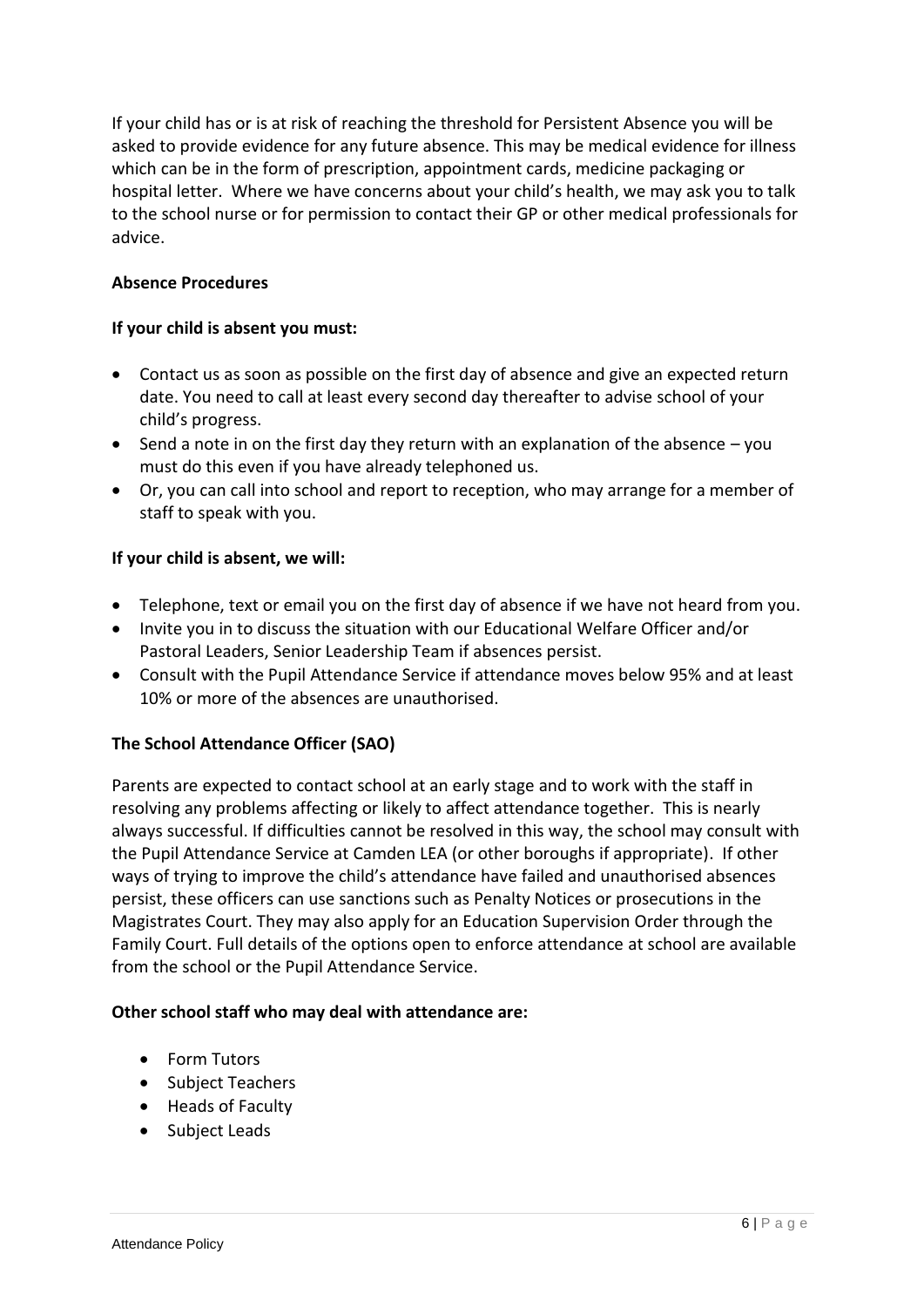# **The role of Governors**

There is a school Governor with responsibility for monitoring attendance and who is responsible for school attendance policies and issues. It is their role to be aware of general attendance issues and along with the whole Governing Body, inform and oversee school attendance performance initiatives.

Reports and statistics and initiatives to improve school attendance will be shared and consulted on with the Governing Body and documented in Governor's Meeting Minutes (made available to all parents) and the Governors Annual Report.

# **The Head's role**

The Head will consider every request for leave on its individual merits. Ultimately the Head will be the final arbiter of the authorisation of any leave.

The Head oversees the collection and reporting of attendance data and the publication of statistics and reports on attendance to parents, students, governors and to Camden Council. An attendance audit is carried out and reported on each year. This is available to the local authority and the Department for Education (DfE).

# **The role of teachers**

All class teachers / Tutors have a responsibility in keeping an attendance register. This is a legal document and must be completed accurately. It is a legal requirement that the attendance register must be marked at the beginning of each morning and afternoon session. Absences are coded according to the information received from the parent of the child.

The class teacher / Tutors monitor the register daily and is encouraged to be attentive and discerning to any emerging patterns of absence and lateness or any alarming changes in this area.

Class teachers / Tutors encourage patterns of punctuality and good attendance by praising those students who came to school each day and arrive on time.

The class teacher / Tutors report any concerns about a student's attendance or punctuality to the School Attendance Leads. This can sometimes then be referred to the LA if a Penalty Notice or legal action is being sought.

### **Role of Heads of Year / other pastoral support staff**

Heads of Year and other staff assigned to support year groups have a variety of roles.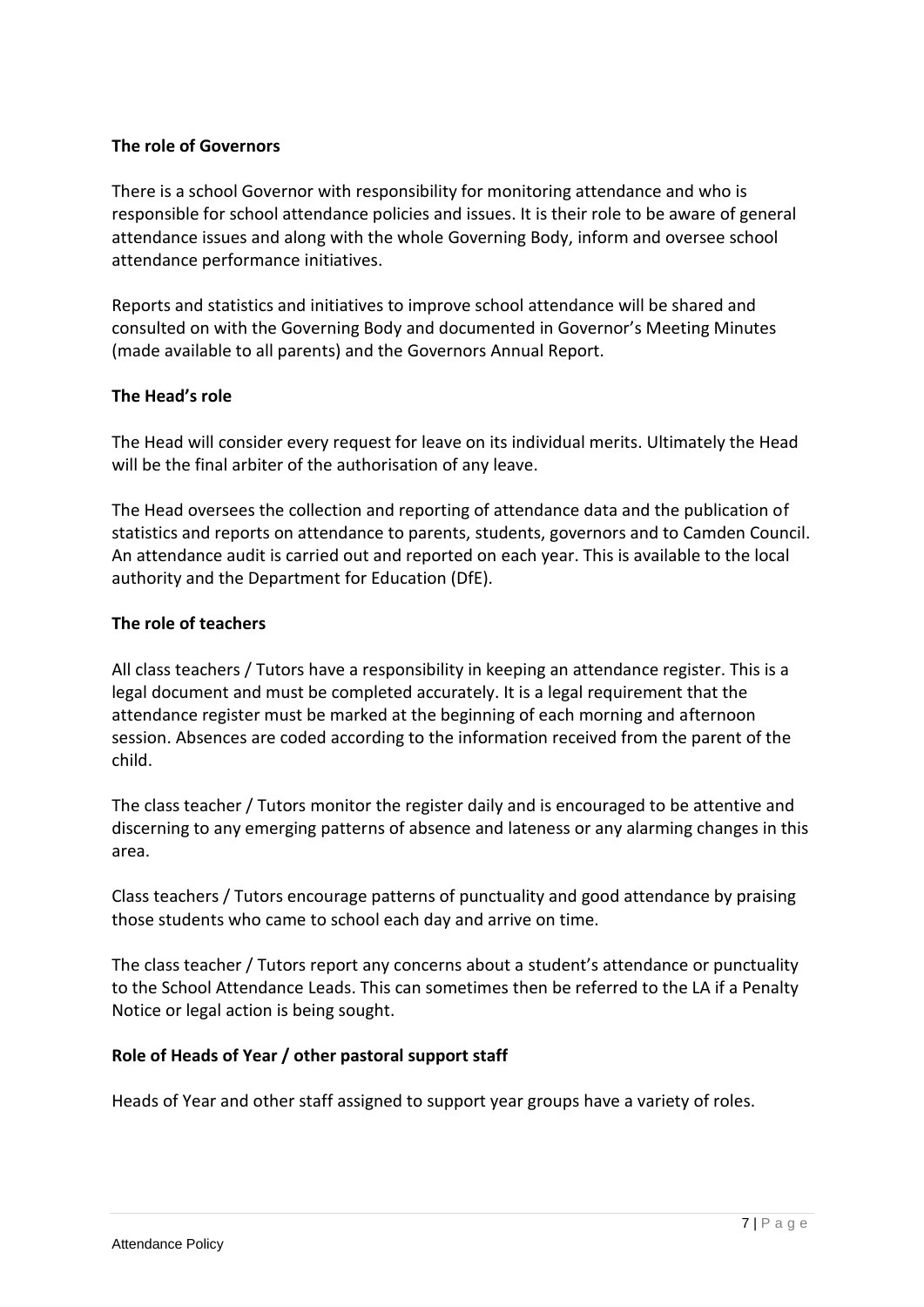These include:

- Praising and rewarding strong attendance and punctuality, for example through assemblies.
- Contact and meetings with parents about attendance and punctuality
- Monitoring patterns of attendance and punctuality and coordinating interventions to improve attendance and punctuality
- Liaison with other relevant staff in the school

## **Legal sanctions and actions**

In the case of potential legal sanctions or actions, the school will make every attempt to contact the parent or carer by telephone and in writing. In the first instance we would invite them to discuss the problem. If this is unsuccessful the school may give warning of referral to the Local Authority. A referral may be made to the LA under the following circumstances:

- 10 days of continuous unauthorised absence
- More than 10 days of authorised leave
- A term time holiday taken without permission
- A student who has been more than 30 minutes late (after the close of registers) on a minimum of eight occasions in a rolling eight-week period.
- 95% or less attendance and with 10% or more unauthorised absences

Penalty notices can be issued to each parent or carer for each of their children. For example, two parents with three children would could receive a total of six penalty notices, one parent with two children will receive a total of two penalty notices. Each penalty notice is £60 if paid in the first 21 days, from days 22 to 28 the fine doubles to £120 for each penalty notice. The Pupil Attendance Service has asked us to point out that it is not possible to pay these fines by instalments or lower the cost when they have increased, or to just fine one parent. Payment can be made online and instructions on how to pay are included on the penalty notice. Any problems with paying online should be discussed as early as possible with the Pupil Attendance Service by ringing 020 7974 7161.

If a penalty notice is not paid or the Pupil Attendance Service feels that that the level of absence warrants court action the local authority will arrange for a court hearing. There are a range of sentencing options available to the magistrate including the maximum penalty of a fine of up to £2500 per parent for each offence as well as the possibility of up to three months in prison.

### **What happens after a long absence?**

The school is sensitive to the needs and circumstances of students returning after significant periods of absence and will support the smooth reintegration of students both academically and socially. In such circumstances the school will work with parents, carers and student towards an agreed reintegration plan which may include opportunities for counselling and feedback, peer support and mentoring, along with an agreed review period.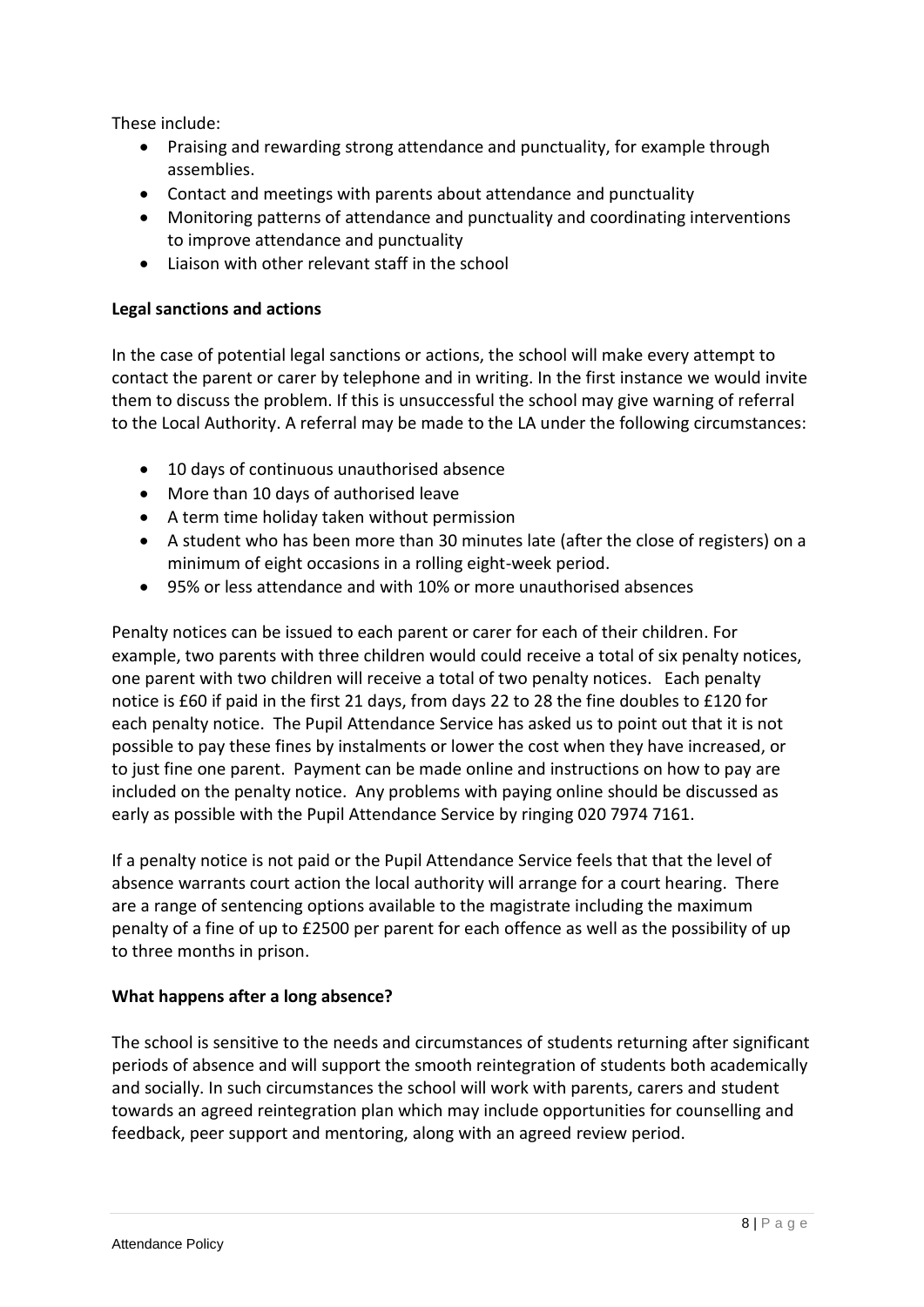## **Lateness and punctuality**

Poor punctuality is not acceptable. If your child misses the start of the day, they can miss work and do not spend time with their Tutor getting vital information / instructions and news for the day. Late arriving students can also disrupt lessons, and this can be embarrassing for the child. This can, in turn, encourage absence.

### **How we manage lateness**

The school day starts at **0840** and we expect your child to be in class at that time. They should be on the school site form 0835.

Registers are marked by **0845** and your child will receive a 'late' mark if they are not in by that time.

At **0900** the registers will be closed. If your child arrives after that time, they will receive an unauthorised absence mark that shows them to be on site but **not** counted as a present for statistical / legal purposes. This means the possibility of a Penalty Notice(s) if the problem persists.

If your child has a persistent late record, you will be asked to meet with the Head of Year and/or Educational Welfare Officer to resolve the problem, but you can approach us at any time if you are having problems getting your child to school on time.

The school day usually ends at 1500, but some activities run after this time.

### **Exceptional Leave in Term Time**

There is no entitlement in law for any leave of absence from school in term time. Taking leave in term time will affect your child's schooling as much as any other absence and we expect parents to help us by not taking children away in school time.

Remember that any monetary savings you may make by taking a holiday in school time are offset by the cost to your child's education.

All applications for a leave of absence must be made in advance to the Head and will only be considered if there are exceptional circumstances. In deciding the school will consider the circumstances of each application individually, including any previous pattern of leave in term time. The Head will be the final arbiter as to the authorisation of any leave.

Full details of our policy and procedures are available from the school.

Any period of leave taken without the agreement of the school, or more than that agreed, will be classed as unauthorised and may attract sanctions such as a Penalty Notice. Your child's school place may also be at risk. Previous good attendance or your child's education ability are not considered when the school make the decision. If you have siblings at other schools you must seek permission from all the schools, and it is possible that one school may grant it, and another may not.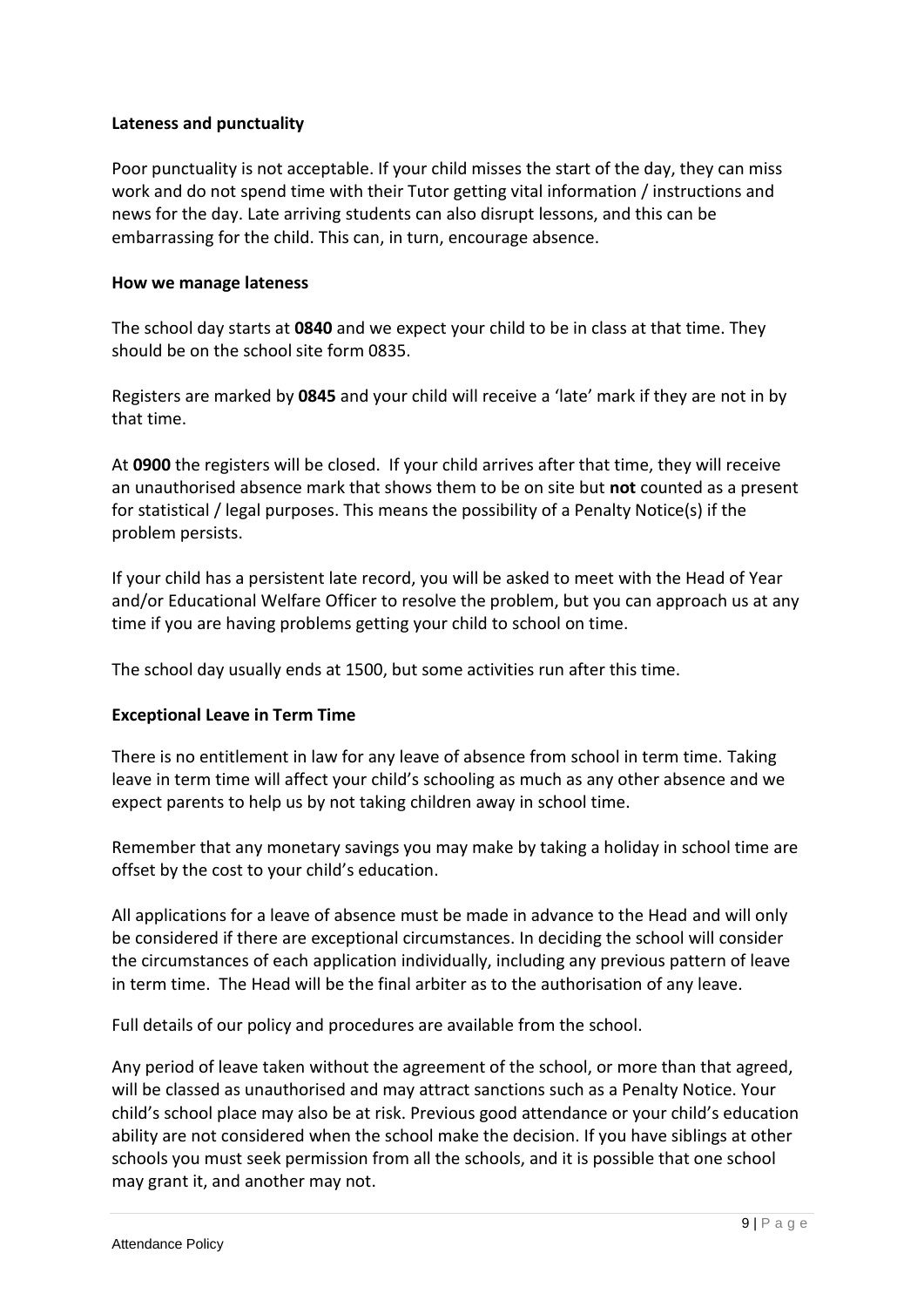If exceptional leave is agreed you will receive a letter from the school. If you do not get a letter DO NOT, assume that permission has been granted. Only the Head can decide if they will grant exceptional leave – **no one else in school has permission to do so** and leaving an application form is not permission to take leave.

If leave has been granted and a child returns late outside of the agreed dates either before or after, the school will reserve the right to not authorise the entire period of leave taken.

If parents have any comments, concerns, or complaints regarding the school attendance policy these can be addressed in writing to the Head or an appointment can be arranged for discussion with the Head. The Head may assign a different member of staff to meet with you. If any parents wish to work with the school in partnership to promote and implement good school attendance practice this is encouraged and applauded. If a parent believes the school can support or assist them in their child's school attendance, we would be happy to accommodate this.

Alternatively, parents or children may wish to contact the Pupil Attendance Service themselves to ask for help or information. They are independent of the school and will give impartial advice. Their telephone number is 0207 974 1653 or you can email [pas@camden.gov.uk](mailto:pas@camden.gov.uk)

## **Those people responsible for attendance matters at Hampstead School are:**

Head: Matt Sadler

Link Governor: Natalie Couceiro

Attendance Lead: Gloria Elliott, Deputy Head

#### **Summary:**

All school staff are committed to working with parents and students as the best way to ensure as high a level of attendance as possible and that every child's welfare and life opportunities are promoted.

#### **Policy Consultation & Review**

This policy is available on our school website and available on request from the Administration Office. This policy was last reviewed and agreed by Governors Behaviour & Personal Development Committee on 15 March 2022.

This policy will be reviewed on an annual basis. It is due to be reviewed again in the academic year 2022/2023.